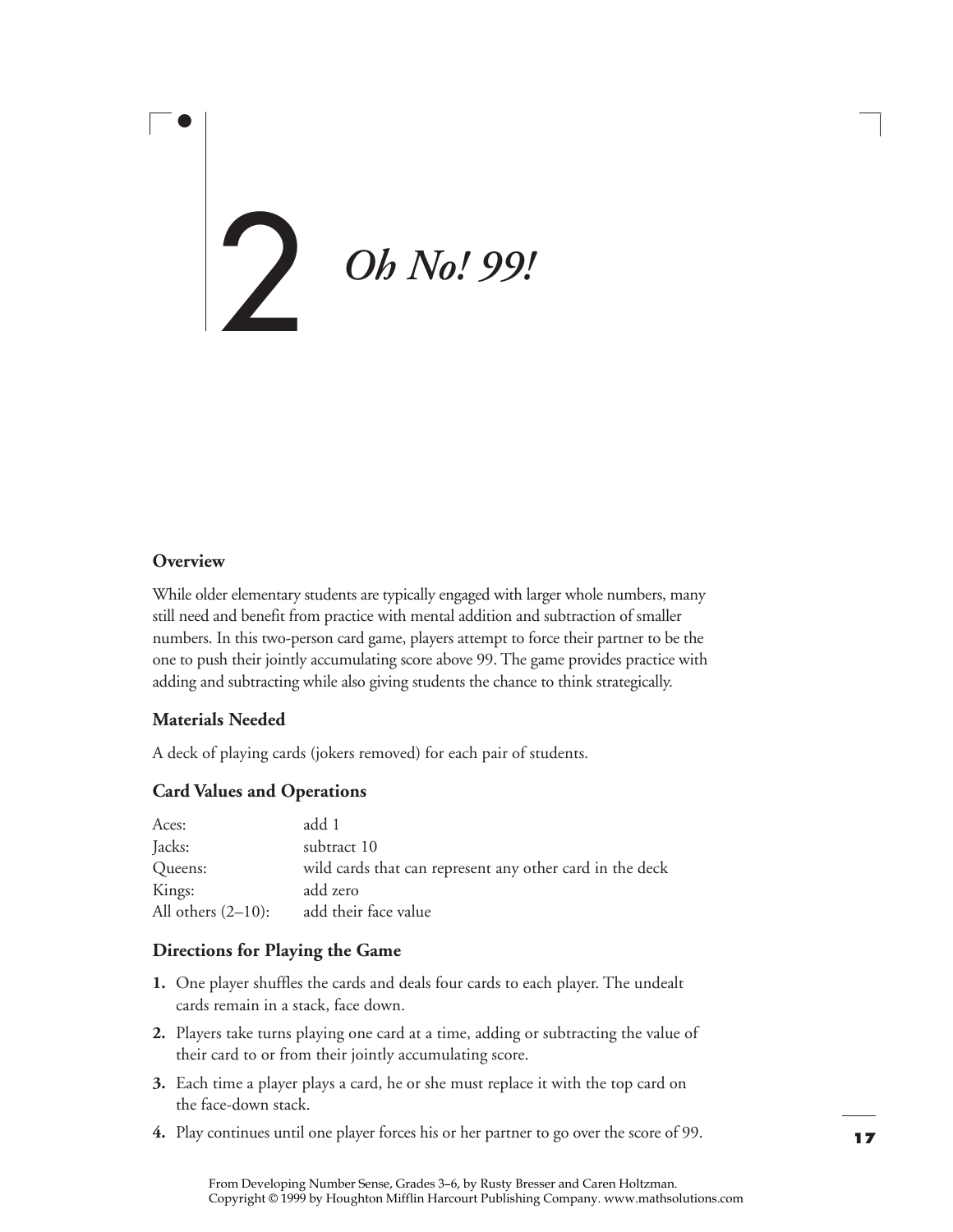# **IN THE CLASSROOM WITH CAREN**

# **Introducing the Activity**

To introduce Oh No! 99! to Kathleen Gallagher's fifth graders, I'd planned to go through a sample game with the whole class and then send them off to play with partners. I began by asking the class to join me in a circle on the rug, so everyone would have a good view of the deck of cards. After some adjusting of desks and bodies, we were ready to begin.

"I brought a lot of decks of cards here today because you're going to learn a card game," I announced.

"Is it poker?" asked Chip, to a round of giggles.

"No, it's not poker and it doesn't involve gambling," I replied. "It's a game you play with a partner that helps you with math. I like this game a lot. It gives you a lot of practice adding numbers in your head. It makes you think."

I walked to the board and wrote *Oh No! 99!*

"This game is called Oh No! 99! As I explain the game you might start to get some ideas about how it got its name. Now before I show you how to play, there are a few important things you need to know about the cards." I wrote *A, J, Q, K* on the board. "In Oh No! 99! an ace means add one point," I explained. I wrote *add 1* next to the *A*. "A jack means subtract ten. A queen is wild. That means you can assign the queen the value of any other card in the deck."

"It can be any number?!" asked Jeannette, wide eyed.

"Can it be 1,000?" asked Kenneth. "Well, it can't be 1,000, because

there's no other card in the deck worth 1,000. It's wild, but it's not that wild," I told the class. I proceeded with my explanation. "A king means you don't add or subtract anything. For the rest of the cards in the deck, add whatever their number is: an eight means add eight, a three means add three. I'm going to leave this information up on the board, because you might need it when you play with your partner. The object of the game is to make your partner go over 99. So I want to force you to put down a card that makes the total 100 or more, and you want to try to get me to do the same. Can you guess why this game is called Oh No! 99!?" I asked.

"Because if there's 99 already, you're in trouble," offered Enrique.

"You got it," I agreed. "Before you go back to your tables, though, we're going to play one game together so you can see what the game is like and I can answer any questions. Since this is a game for partners, I'll play with the whole class as my partner. We're going to take turns adding cards to the discard pile."

I dealt four cards to myself and four cards to the class. I dealt all the cards face up, although I explained that when they played by themselves, they'd keep their cards hidden so their partner wouldn't know what they had.

"Okay, I'll go first, and I'll put down this seven. And since I put down a card, I need to pick another card from the top of the deck. I always want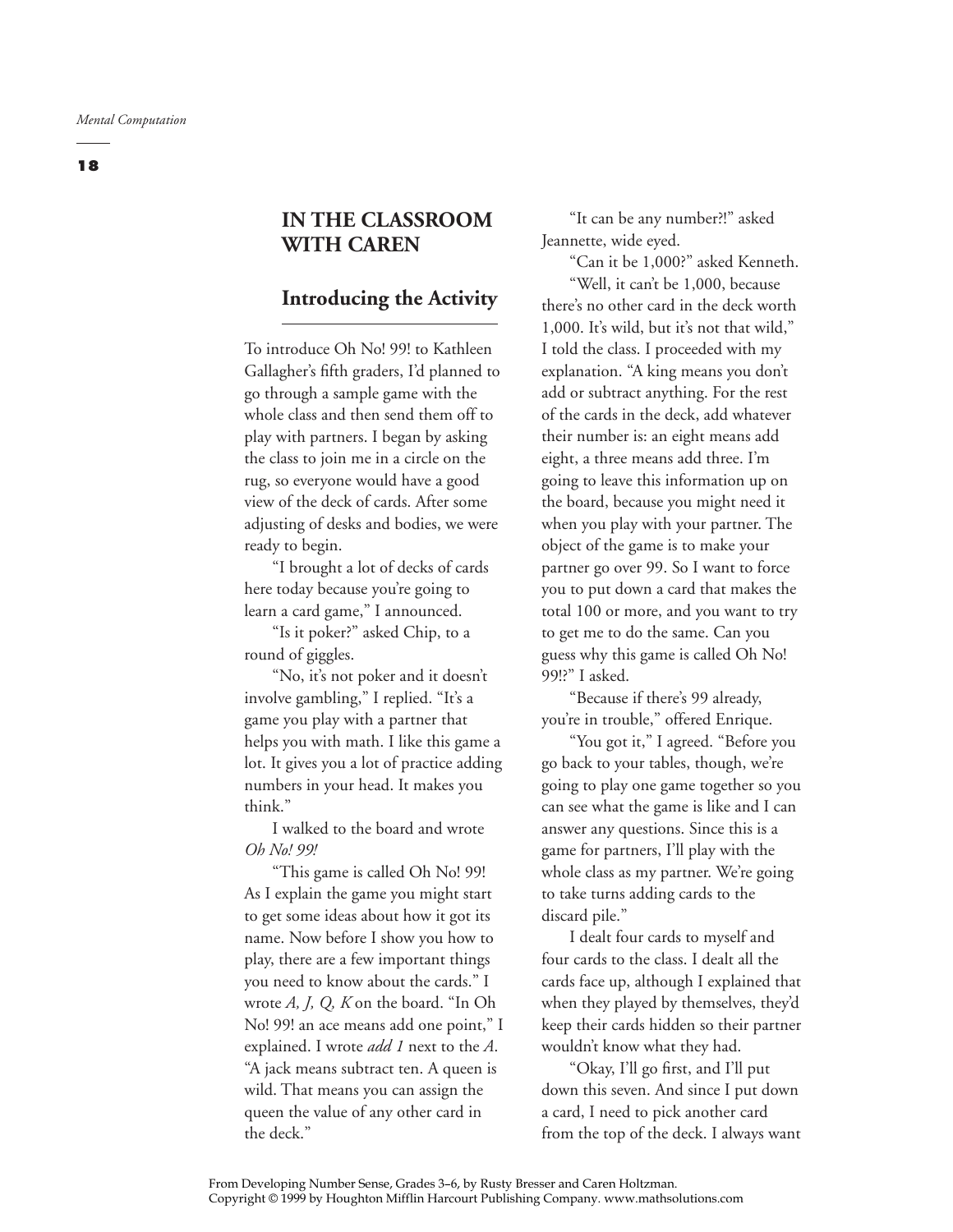to have four cards in my hand. Now it's your turn. Who would like to choose a card for the class?" Many hands shot up. I called on Greg.

"I'll use the nine," Greg announced.

I put the nine on top of the seven. "So now what's the total for the pile?" I asked the class.

"Sixteen!" they responded in unison.

"Good," I said, "whenever you put a card down on the pile you have to tell what the new total is. Partners need to check each other and pay attention to make sure both of you know the total."

We continued playing. I called on various students to make a choice for the class, and had the whole class tell me the new total after each card was added. When the total of the pile was 88, I asked Jenny to choose a card for the class to play. Many students tried to influence her.

"Don't use the ace yet," advised Miguel.

"Put down the nine," suggested Annabel.

Realizing the advice was being motivated by strategic thinking, I stopped the game to point this out: "I'm noticing that many of you have ideas about which card to play next. Would anyone like to explain your thinking?" I called on Kate.

> "I think we should save the ace." "Why is that?" I asked.

"Because with an ace you only have to add one, and that's a low number. If the cards get up to a high number like 97 or 98, we can use the ace to make you go over 99."

Many students nodded in agreement.

"Okay," I continued, "Kate thinks you should hold onto your ace and save it for later. Does anyone have an idea about which card you might want to play next?"

"Use the nine," said Ana, "because then the total will be 97 and that's close to 99. If you don't have a low card or a jack, queen, or king, we could win."

The class played the nine, and my next play put the score over 99. I then sent the students off to their tables to play the game in pairs. "Remember," I told them, "this game is important for two reasons. First, it gives you a lot of practice adding in your head. Second, when the total gets close to 99, you have to do a lot of thinking to plan a good strategy."

# **Observing the Students**

The students returned to their seats, and I circulated around the room. At first, I just wanted to make sure everyone understood the game and was playing with a partner. Then I spent some time observing individual games. Several students were quite animated and couldn't resist showing their cards to friends nearby. Miguel, for one, was proudly flashing his picture cards to anyone in his vicinity. I issued a few gentle reminders for students to stay in their seats and focus on the game.

I noticed that while many students were quickly and easily calculating the totals mentally, others

#### **19**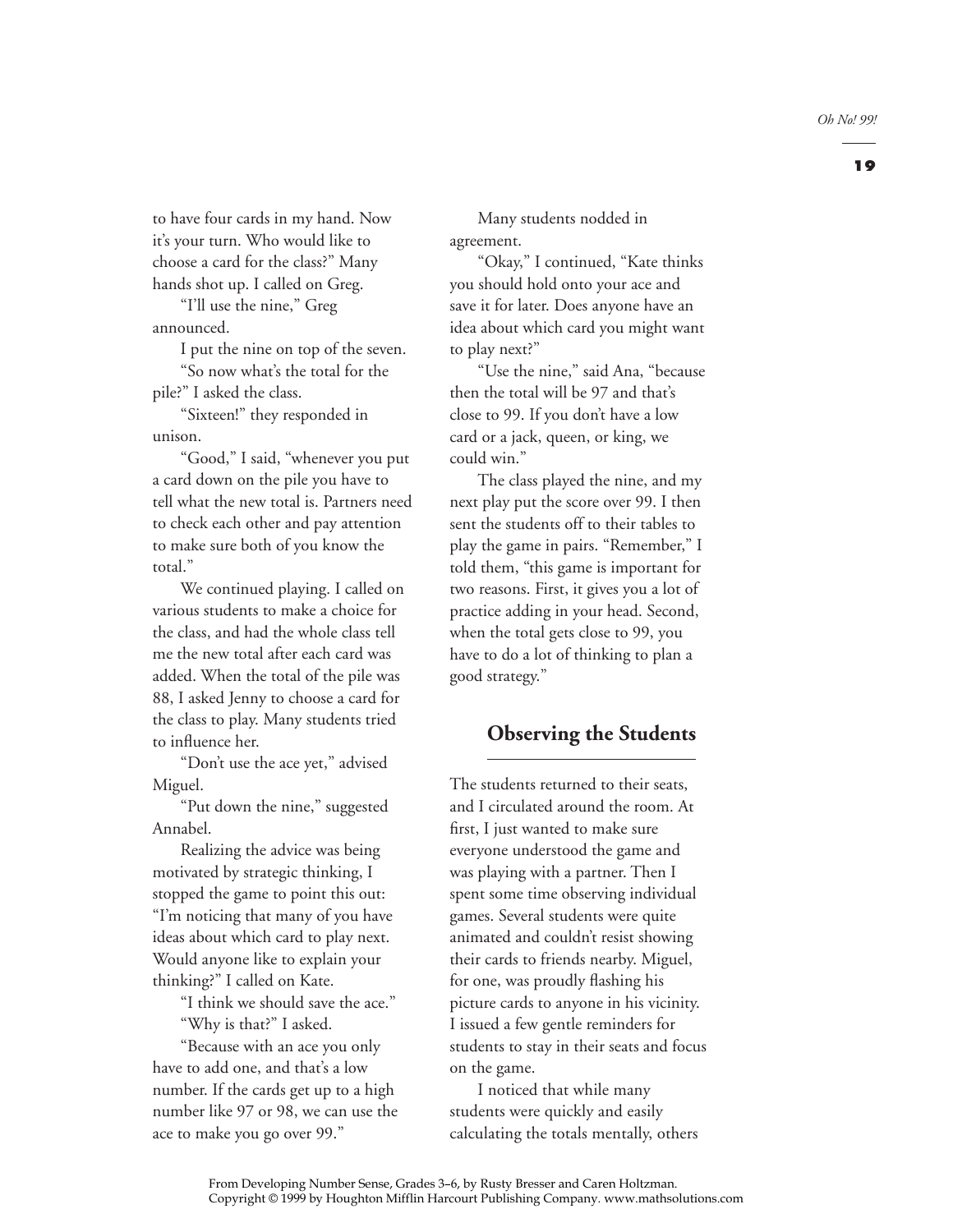#### **20**

were more hesitant; some were even using their fingers. I was surprised to see Chip use his fingers to add 10 to 43. Adding ten should come automatically to most fifth graders, especially one like Chip, who came from a very traditional math program. However, it was clear that he had not made the base ten connection in this context. While Chip was certainly capable of adding 10 and 43 on paper using the standard algorithm, he did not see the significance of the relationship between the two numbers nor that there was a very predictable pattern when adding ten.

## **A Writing Assignment**

After about fifteen minutes, even though everyone was still very involved in playing the game, I called everyone back together. I wanted to see what kinds of strategies they were using at this point, and I wanted them to have the opportunity to hear some of their classmates' thinking about the game so far. I illustrated a hypothetical situation on a projected transparency.

"Imagine," I said, "that you're playing Oh No! 99! and the total is up to 87. Your four cards are a six, a queen, an ace, and a king. Which card would you play next? As you think about this, pay attention to why you're choosing a particular card. I'm going to give you ten minutes of quiet writing time so you can tell me your ideas on this question. Make sure you put your name and date on the paper. Are there any questions?"

"You just want us to tell you which card we would use?" asked Jon.

"That's part of it," I answered, "but I also want to know why you would choose that card instead of any of the others. You might even want to tell me which card you definitely *wouldn't* want to use and why."

Most students chose either the six or the queen as their next card on the pile. Traci wrote, *I would put the 6 down because you should get rid of your high cards and save your low cards as you get in the high 80s and 90s. A, Q, K, are not high cards because a Q is a wild card and you can use it as a K. A K is a 0. An A is a 1.* Neal made a convincing argument for the queen (see figure 2.1): *I would put down the queen as a ten so the total would be 97. 97 is a high number and if your partner has only numbers higher than four you win. If they have numbers less than four or a king, queen, jack, or ace and they lay down a queen as a two or a two, you can put down the king.*

After reading through the class papers (additional examples are shown in figures 2.2 and 2.3), I realized the question didn't dig deeply enough into the methods the students used for adding the numbers. I got a general feel for their thinking about the cards, but the prompt I used focused more on strategy. I wanted to ask a question about the game that encouraged the children to tell me more explicitly how they were combining numbers. Did they use what they knew about place value to help? Were they merely counting on? Did they have more than one way to add numbers? I decided I would try to focus on these questions next time.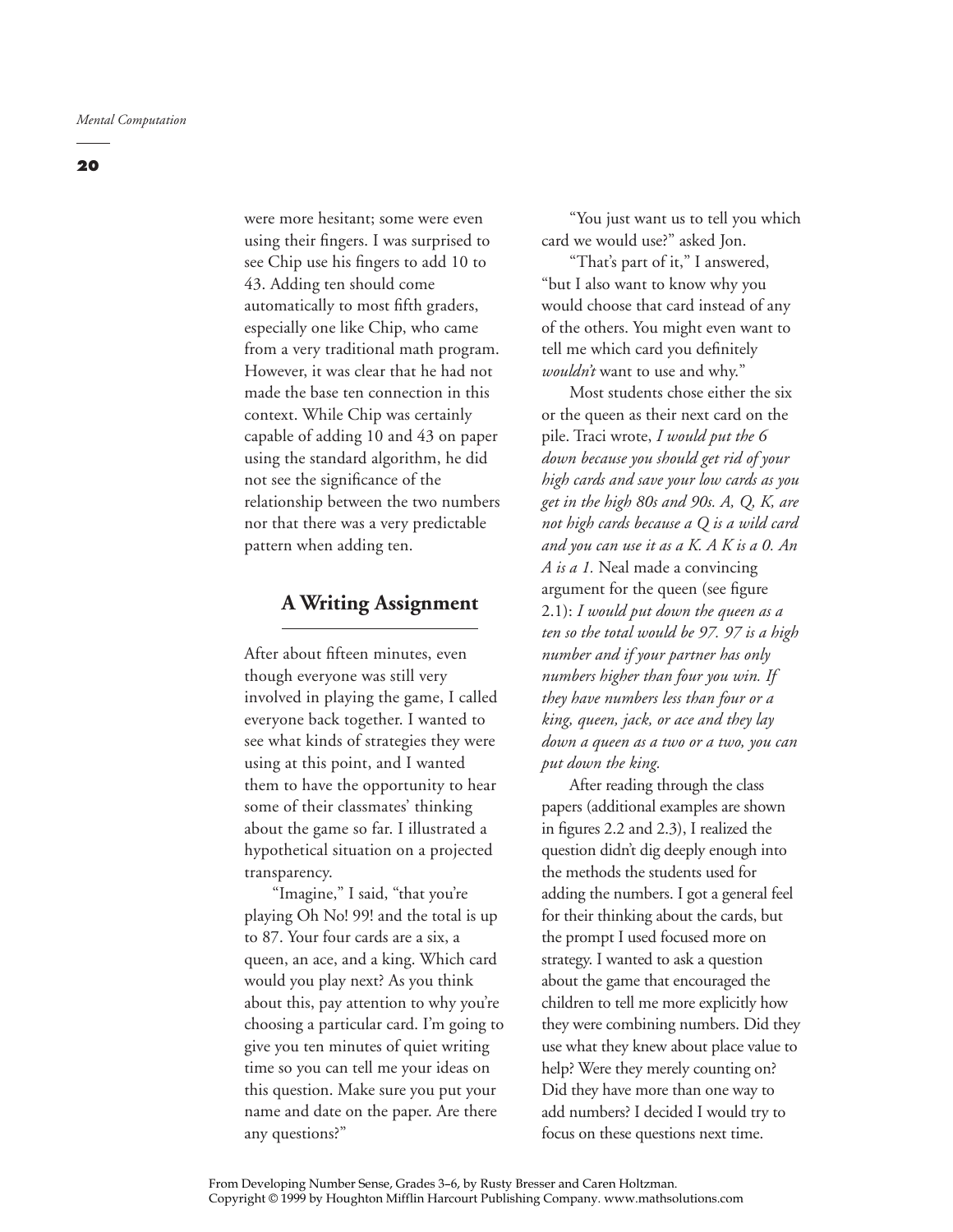$OH$  No 99 What would you do? I would put down<br>the queen as a ten so the total would be 97.<br>97 is a high number and if your partner has<br>only numbers higher than four you win. If<br>they have numbers less than four or a king,<br>gueen as a the *king*  $\|87$  Total Your Cards:  $\lceil 6 \rceil | 9$ 

**FIGURE 2.1** *Neal's hypothetical strategy.*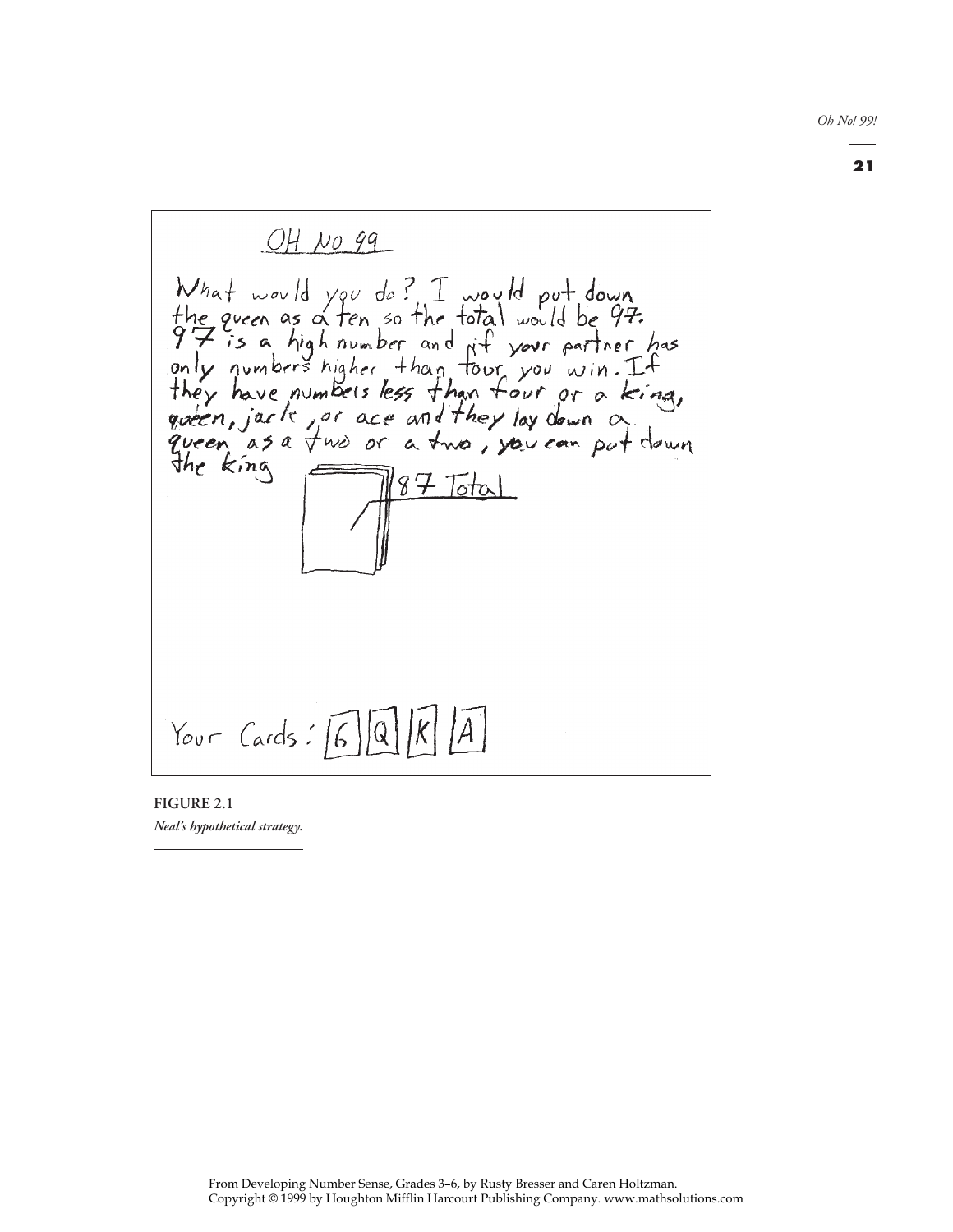| $(hN_099$                                                                                                                                         |
|---------------------------------------------------------------------------------------------------------------------------------------------------|
| $\lambda_0$ ?<br>$M_{\text{Edd}}$<br>$\sqrt{qq}$                                                                                                  |
| $\epsilon$ B $\epsilon$ +0+a)                                                                                                                     |
| $\alpha$<br>$\alpha$ d<br>would<br>60059<br>dawp<br>mrt                                                                                           |
| $H^k$<br>Q<br>uport<br>save<br>hronyg<br>SO<br>. and<br>ror<br><u>avest</u><br>numbers<br><u>have</u><br><b>AS</b><br>CON                         |
| because<br>monpy<br>ल्फ<br>down<br>W<br>make<br>number<br><u>any</u><br>C <sub>0</sub><br>That<br>V (M                                            |
| 89<br>make<br>۱، ۸۰ ک<br>$V\Omega V$<br>cards<br>na<br>her<br>VW<br>89<br>99<br>partner<br>$\overline{2Q}$<br><b>YOUT</b><br>۲Ñ.<br>mun<br>$\eta$ |
| wov'<br>nse<br>$\alpha$<br><b>RN</b><br><b>LONE</b><br>trailant<br>becouse<br>$d$ aun<br>٧x٧                                                      |
| then<br><u>woul</u><br>cords<br>$M$ $\Omega$<br>$\mathbf{bad}$<br>Save<br>n In                                                                    |
|                                                                                                                                                   |

**FIGURE 2.2** *Another student's strategy.*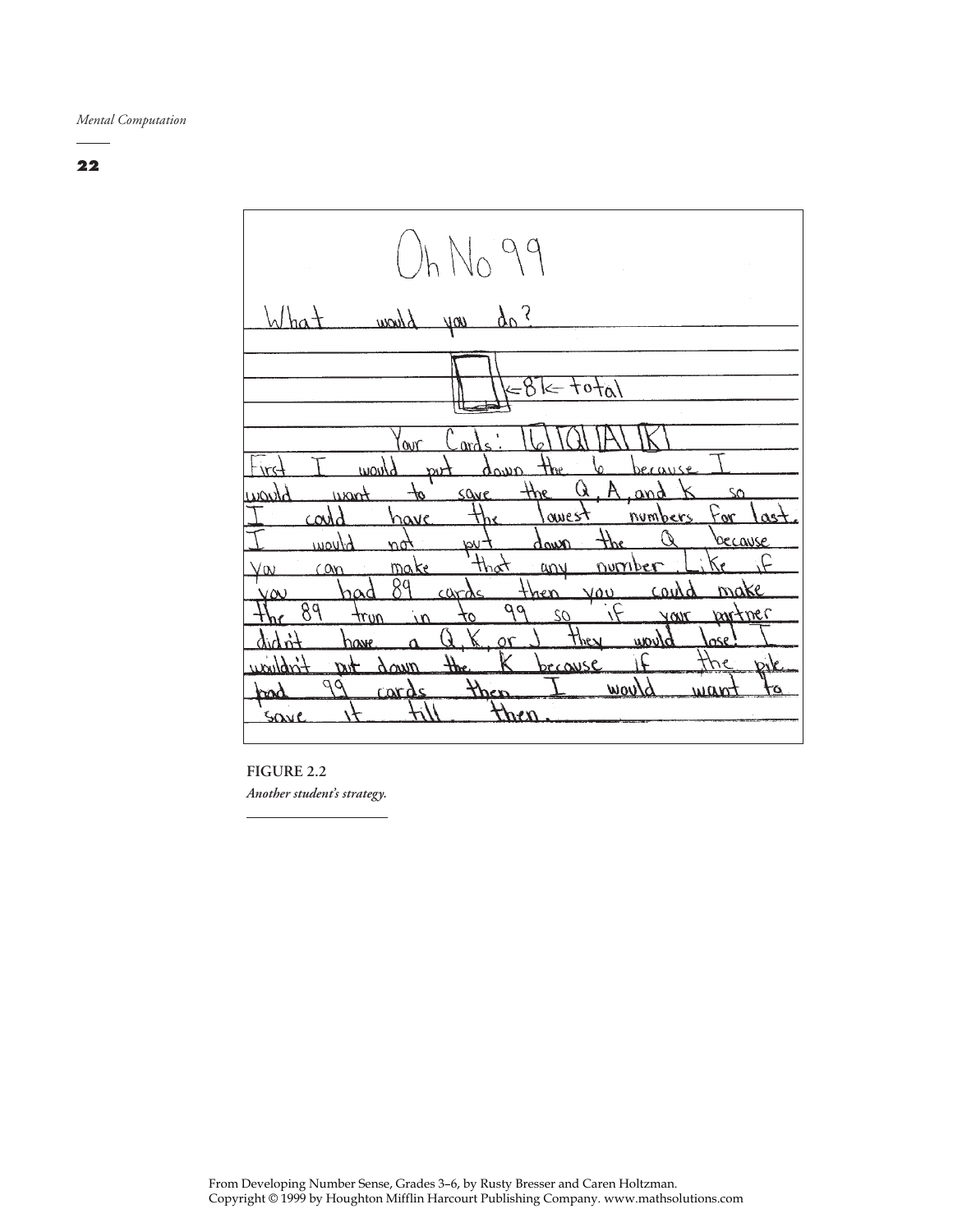*Oh No! 99!*

Oh no 99<br>What would you do? oto יטו Your cards: total 99 have just cusn  $V$ 00  $the$ out with the a sane the pare

**FIGURE 2.3** *Still another strategy.*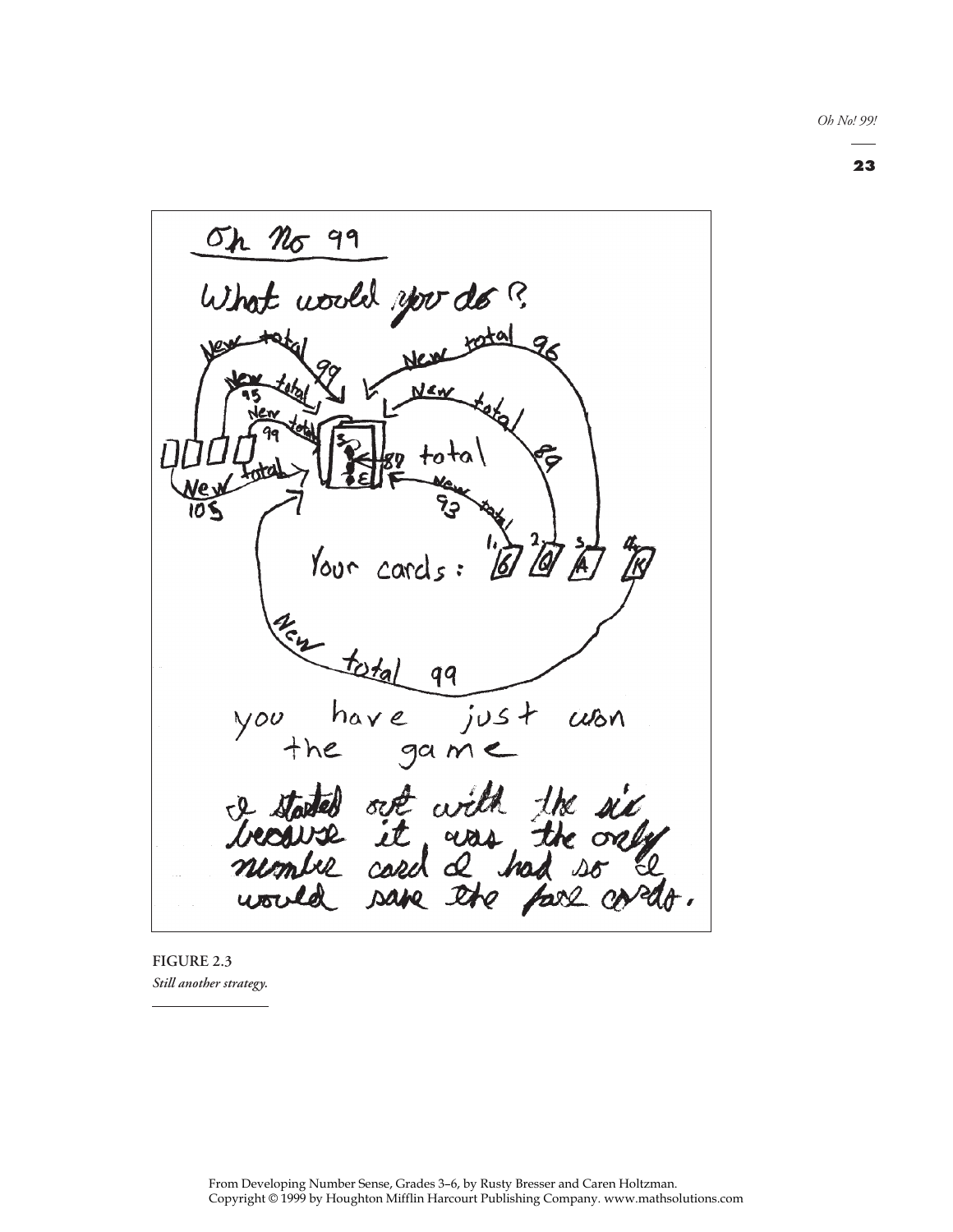**24**

# **Continuing the Activity**

When I returned to the class a few days later, student partners were playing the game with gusto. I gave them a few minutes to finish, and then I called for their attention. I began by talking about the papers they'd written during my previous visit. I told them I was impressed with both the range of their ideas and the way they were able to write about their thinking.

"The last time I visited I gave you a situation to think about. Does anyone remember what the total was for the question I asked?"

"It was 87," replied Charles. I wrote *87* on a projected

transparency. "And the cards we had were six,

ace, queen, king," added Lucy.

"Okay," I continued, "quite a few of you wrote that you would use the six and add it to the pile." I wrote *+ 6* next to the *87* on the overhead. "So what would the total be now?"

"Ninety-three!"

I wrote *= 93* on the overhead to complete the equation. "Now comes the interesting part," I told the class. "You all know that 87 plus six equals 93, so that's not really a problem. The challenging part is to think about how you solved the problem in your head without paper and pencil. Does anyone want to try to describe how you solved it mentally?"

Traci volunteered first. "I took two away from the 87 to make it 85. Then I took one away from the six to make it five. I know 85 plus five equals 90.

Then I just added back the two and the one and I got 93." As Traci talked through her thinking, I recorded the corresponding equations on the overhead:

$$
87 - 2 = 85
$$
  
\n
$$
6 - 1 = 5
$$
  
\n
$$
85 + 5 = 90
$$
  
\n
$$
2 + 1 = 3
$$
  
\n
$$
90 + 3 = 93
$$

It's important for students to see the connections between their thinking and the mathematical symbols that represent it. Often children don't realize that the words and ideas come first and that the equation is a shorter way to express those same ideas. Many children only see equations printed in textbooks and worksheets and don't connect them with any real-world context. As a teacher, part of my job is to help students connect equations and symbols with meaningful contexts. It's a challenge to listen to a student, try to make sense of her thinking, and record the corresponding equations all at the same time, but it's gotten easier with practice.

I asked the students to volunteer other approaches to solving 87 + 6. While the problem itself is not particularly challenging for fifth graders, explaining it verbally is. I wanted the students to focus on their own thinking without getting bogged down by the computation.

Ronald shared his strategy next. "Well, I know three plus three is six. So I took one of the threes and added it to 87. That made 90. Then I added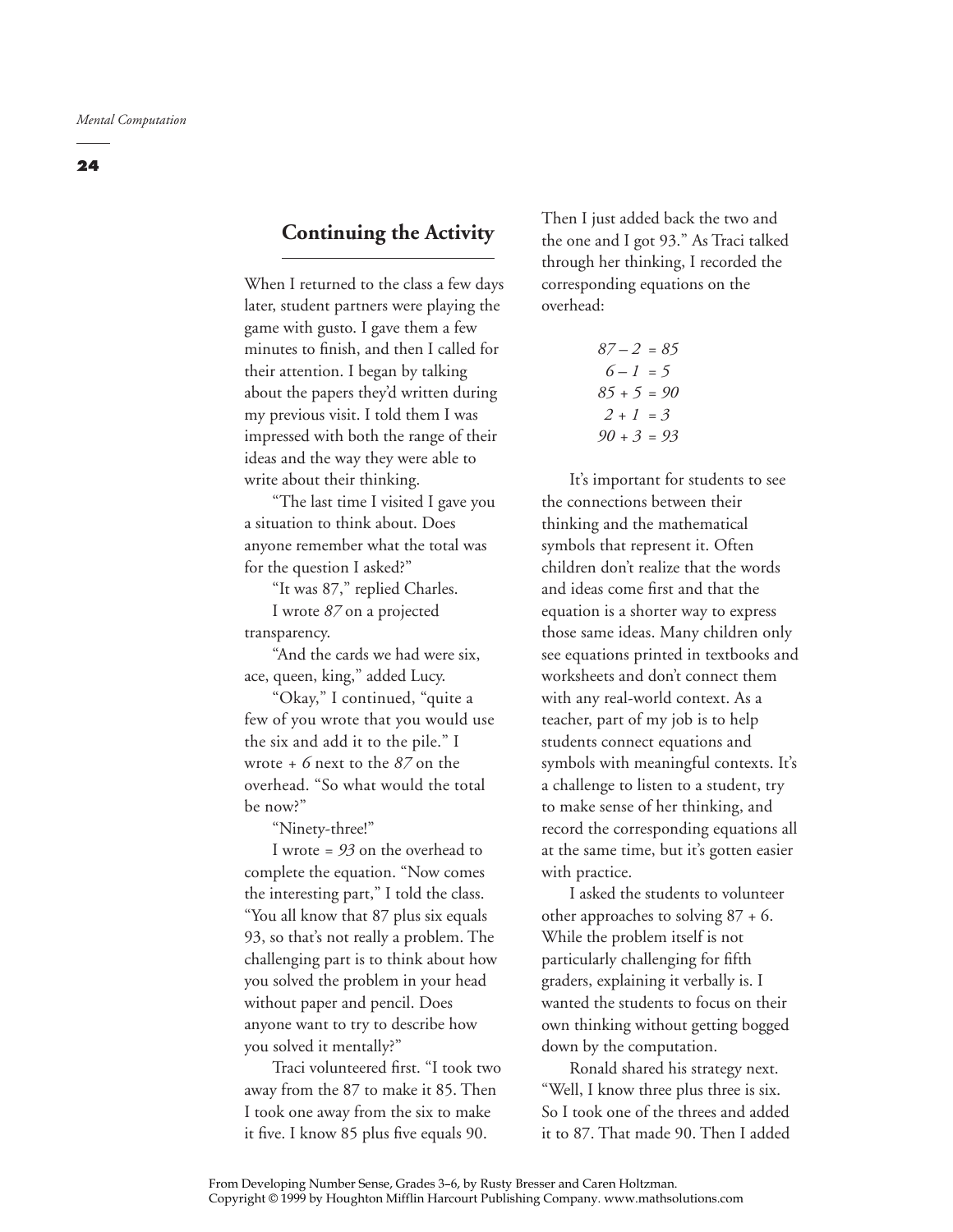*Oh No! 99!*

**25**

the other three to the 90 and got 93." I recorded Ronald's thinking symbolically:

$$
6 = 3 + 3
$$
  

$$
87 + 3 = 90
$$
  

$$
90 + 3 = 93
$$

Then I recorded Jenny's, Josue's, and Enrique's thinking on the overhead as well. The class got to hear five different students talk about their thinking and were able to see there is more than one way to solve a problem. This idea is a big leap for students who have been accustomed to an algorithmic approach to mathematics. The more opportunities they have to expand their computational horizons, the better.

# **A Writing Assignment**

Next I wanted each student in the class to have an opportunity to explain her or his thinking about computation. I chose a similar context. "Imagine you're playing a game of Oh No! 99! and the total score so far is 74." I wrote *74* on a projected transparency. "Your partner adds an eight to the pile." I wrote *+ 8* next to the *74.* "What's the new total?"

"Eighty-two," the class responded in unison.

"Okay," I told them, "now for the challenging part. I'm going to give each of you a piece of paper and on that paper you need to try to explain different ways you can add 74 plus eight." I put the previous overhead back up to remind students of our

previous discussion. "We saw five different ways people solved the problem 87 plus six. Your job is to try to think of a lot of different ways to solve 74 plus eight. Maybe if you look at the ideas that Traci, Ronald, Jenny, Josue, and Enrique had it might help you. Probably there are even more ways to solve these kinds of problems."

"How many ways are we supposed to get?" asked Cornelius.

"I don't have a specific number in mind," I told him. "Just try to stretch your brain to think of a lot of different ideas."

I handed out paper and the students began their work. I circulated and observed. There was quite a range of approaches. I noticed that several of the students were writing prolifically and not using symbols. While I was pleased that they were comfortable incorporating writing into their math work, I decided to steer them in a different direction.

"I'm sorry to interrupt you in the middle of your work," I told the class, "but I'm noticing that some of you are doing a lot of writing. It's great to write and use words to explain your thinking, but you can also use shortcuts and write some equations on your paper." I referred once again to the transparency with the five students' work. "You see I used equations to show how Traci took two from 87 to get 85. Probably on your papers there will be a combination of words and equations to show how you solved the problem. Don't feel that you need to use only words for this assignment."

The students resumed working. I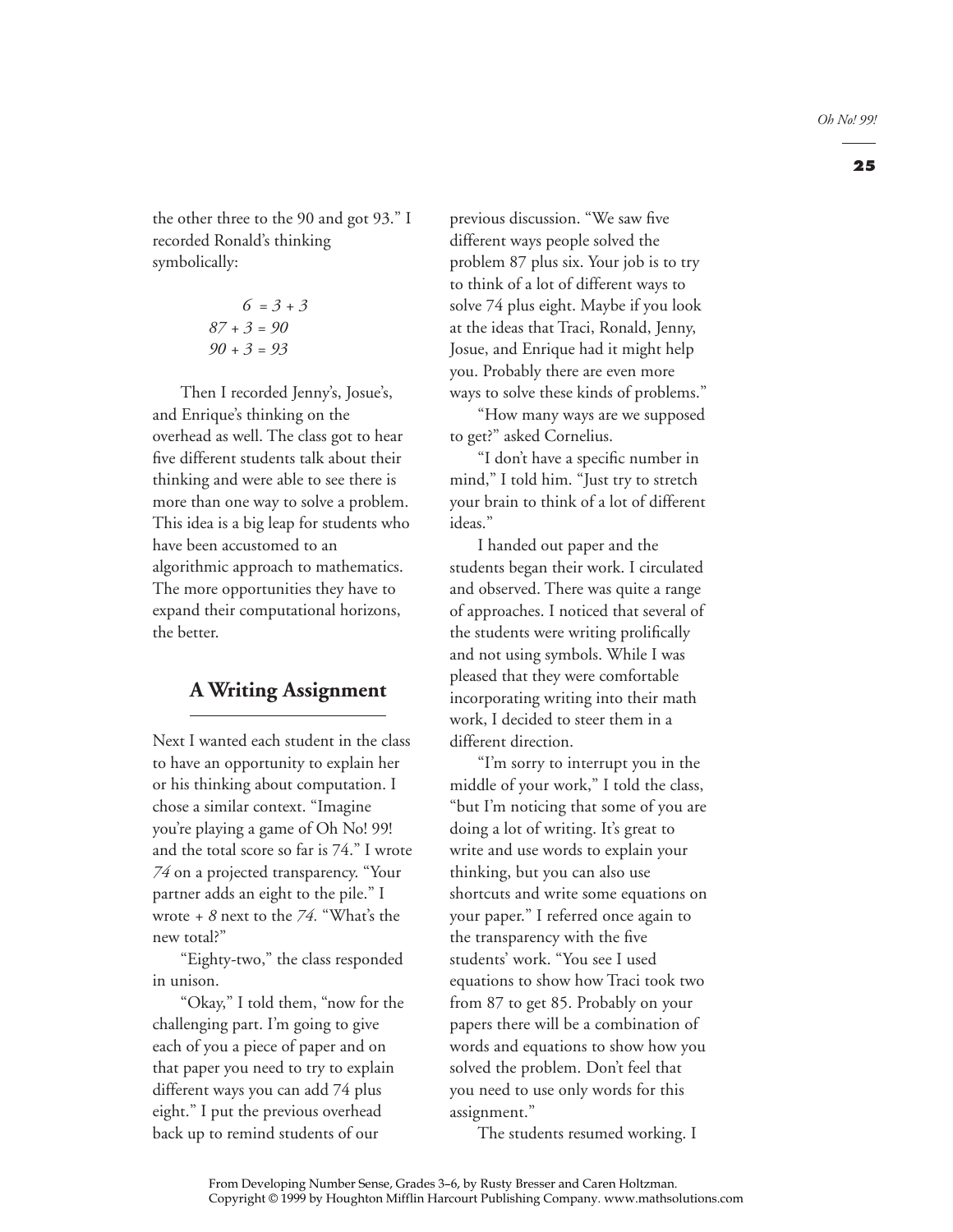

#### **FIGURE 2.4**

*Shannon discovered eleven ways to add 74 and 8.*

sat down briefly at different tables, watching students work and occasionally asking them a question about their paper. Several students described counting on as their strategy of choice. Romolo wrote, *This is how I did the adding. I add the number 8 into the pile. I just counted 74 and then I said 75, 76, 77, 78, 79, 80, 81, 82.* He had not recorded any other strategies. Kate had two ideas: *1. I knew the*

*answer by counting on my fingers. 2. I added [standard algorithm with carrying].*

Shannon was clearly comfortable breaking the numbers apart and putting them back together. He had listed 11 different ways to do so (see figure 2.4). Jenny used an impressive combination of words and equations to explain her thinking (see figure 2.5): *74 – 4 = 70 then 8 + 4 = 12 then*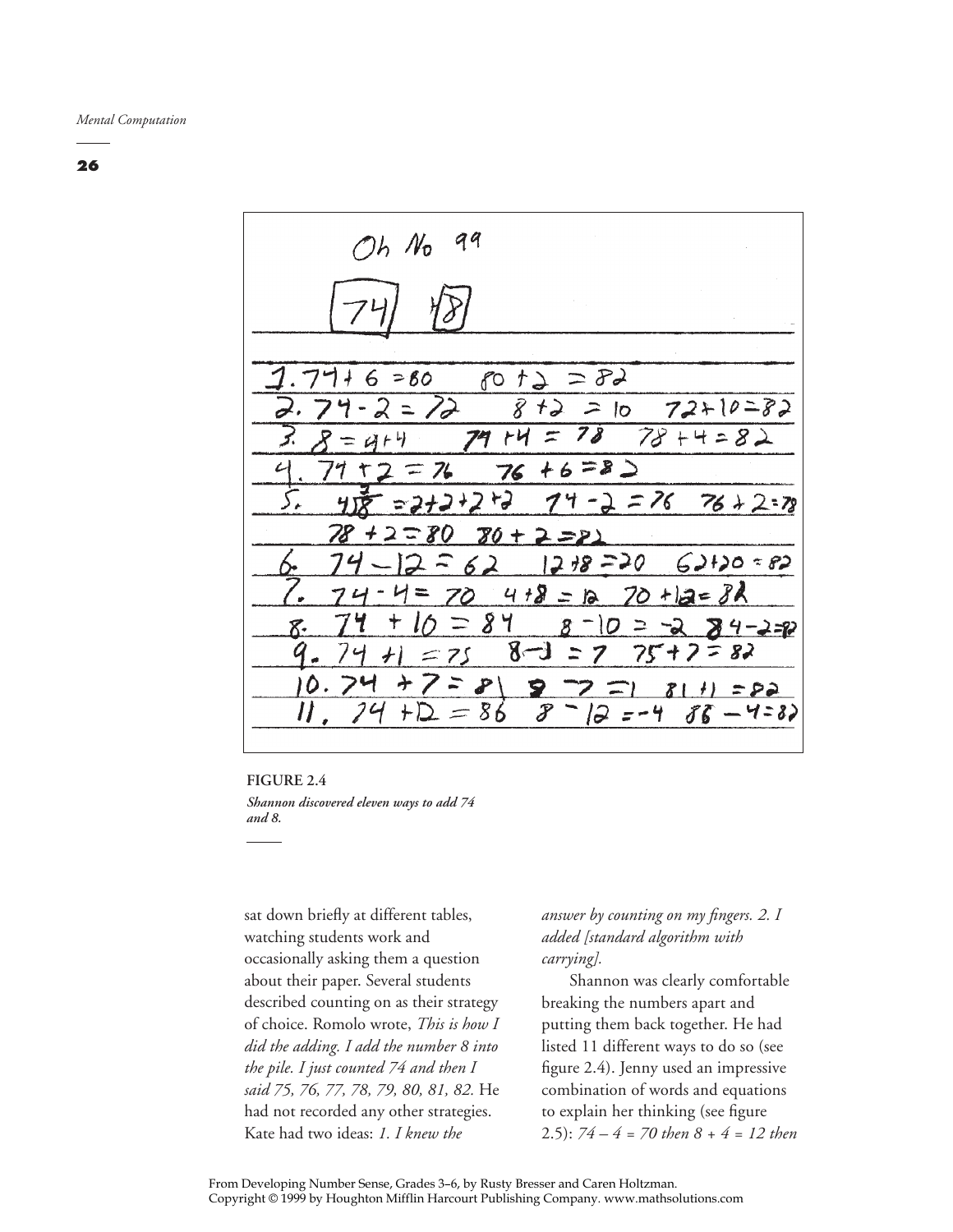*Oh No! 99!*



**FIGURE 2.5** *Jenny's ways to add 74 and 8.*

*12 – 2 = 10 then 70 +10 = 80 I'm left with 2 so 80 + 2 = 82.*

Jon used ten as a friendly number: *74 + 10 = 84 – 2 + 82. You – the 2 because you added 2 to the 8 and that equals 10.* I was pleased to see that quite a few of the students used division to describe breaking the eight into twos or fours. Mike wrote: *8 ÷ 2 = 4 ÷ 2 = 2, 74 + 2 = 76 + 2 = 78 + 2 = 80 + 2 = 82.*

I got the feeling some of the students were humoring me. They listed different ways to make 82, but didn't seem concerned with using the original numbers. Josue had a list that included: *60 + 22 = 82, 71 + 9 = 80 + 2 = 82.* It seemed Josue was showing what he knew about 82

rather than showing ways he might combine 74 + 8. One of Jon's contributions was: *74 ÷ 2 = 37 + 45 = 82.* I wasn't particularly concerned by these types of equations. While the original context seemed to have been lost, I was at least able to see some different ways the boys thought about numbers.

However, I found some of the written work very confusing. Annabel wrote: *70 – 4 = 70, 4 + 2 = 6, 76 + 7 = 82.* Not only was it unclear where the numbers had come from, the work also had computational errors. I would need to get back to Annabel one on one and have her explain her work to me. The paper alone left me with questions about her thinking.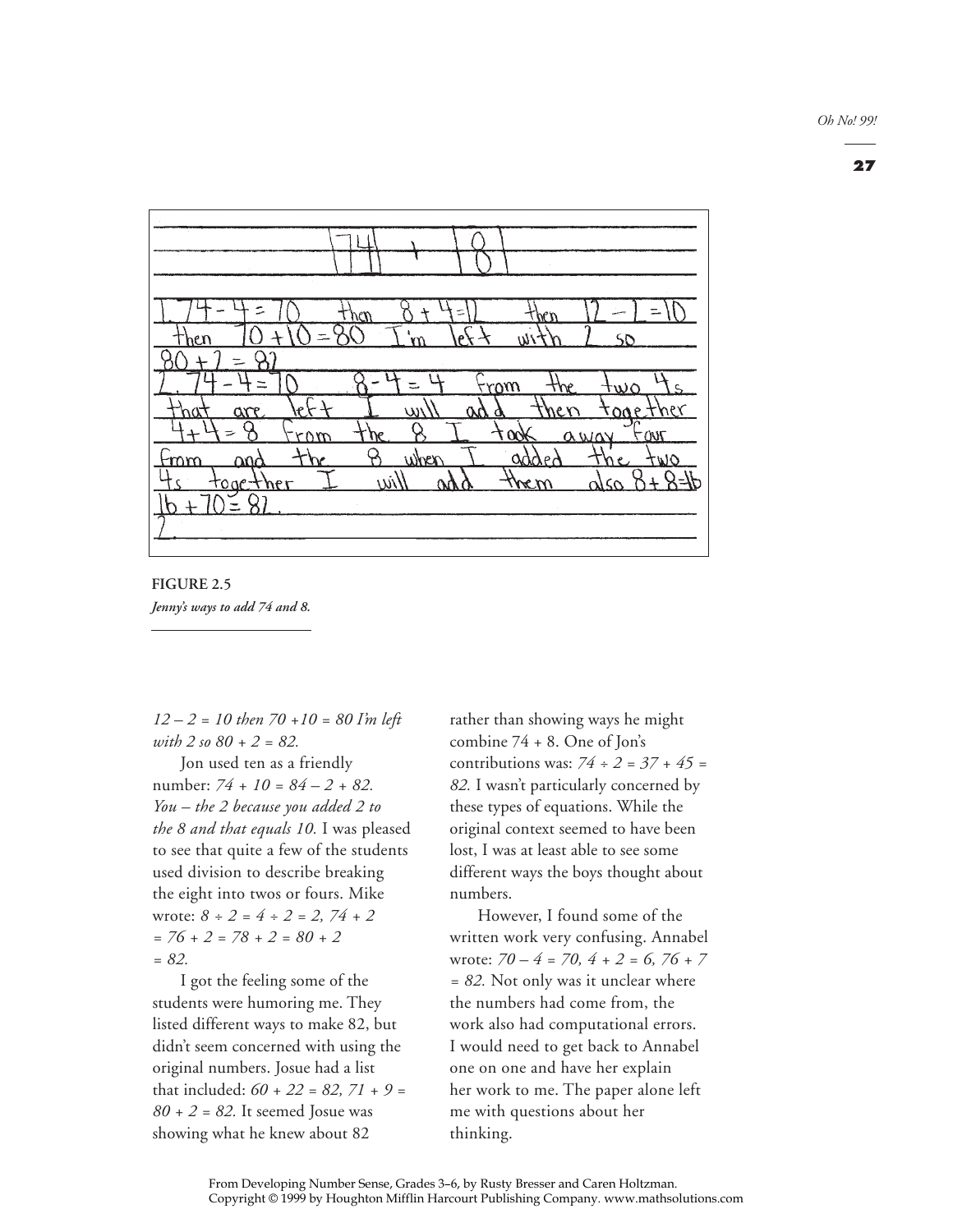## **A Class Discussion**

After the students had been working independently for a while, I stopped the class and had them share their work in groups. Each student showed a way he or she had solved the problem. Then I called the class together to summarize the experience. "Does anyone have any comments about this activity?" I asked.

"I like the game," responded Miguel, "but it's hard to write about adding the numbers."

"I got eight different ways to add them," bragged Howard. "Probably I could find more."

"Why do you think I asked you to write so much about 74 plus eight?" I asked.

"Because you're the math teacher," quipped Ana.

"Well that's certainly part of it," I laughed, "but why did I ask you this particular math question?"

"It makes us think a lot," responded Kenneth.

"So you can see our ideas," added Enrique.

"You know," I said, "I think that's really it. I try to ask questions that get you to think. And I want to be able to understand your thinking so I can be a better teacher."

# **CAREN ANSWERS YOUR QUESTIONS**

## *What is the purpose of this activity?*

Oh No! 99! provides a context in which students can practice mental

computation. During the game, the students are repeatedly adding and occasionally subtracting numbers between 1 and 99. This certainly gives them the practice they need to become computationally proficient and efficient.

Additionally, the game motivates students. Whereas they might be less than thrilled to do dozens of computation problems with no context, they actually choose to play Oh No! 99! Even after playing it several times in class, students still enjoy the game and are eager to play it during menu or choice time.

Then too, the game gives students an opportunity to use strategic thinking while they are playing. Students need to consider the value of the cards in their hand, hypothesize about what cards their partners might have, and make decisions based on their ideas.

Finally, the game provides a context in which students can do some written work. Their writing gives insights into how they communicate mathematically and how they think about breaking numbers apart and putting numbers together. It's important for students to have many opportunities to practice these skills.

# *Is this game too easy for fifth graders?*

On the surface this is an easy game, but there is a lot of mathematics embedded in it. Students playing Oh No! 99! are practicing mental computation, using strategic thinking, and being exposed to probability. One test of the game is how interested the

**28**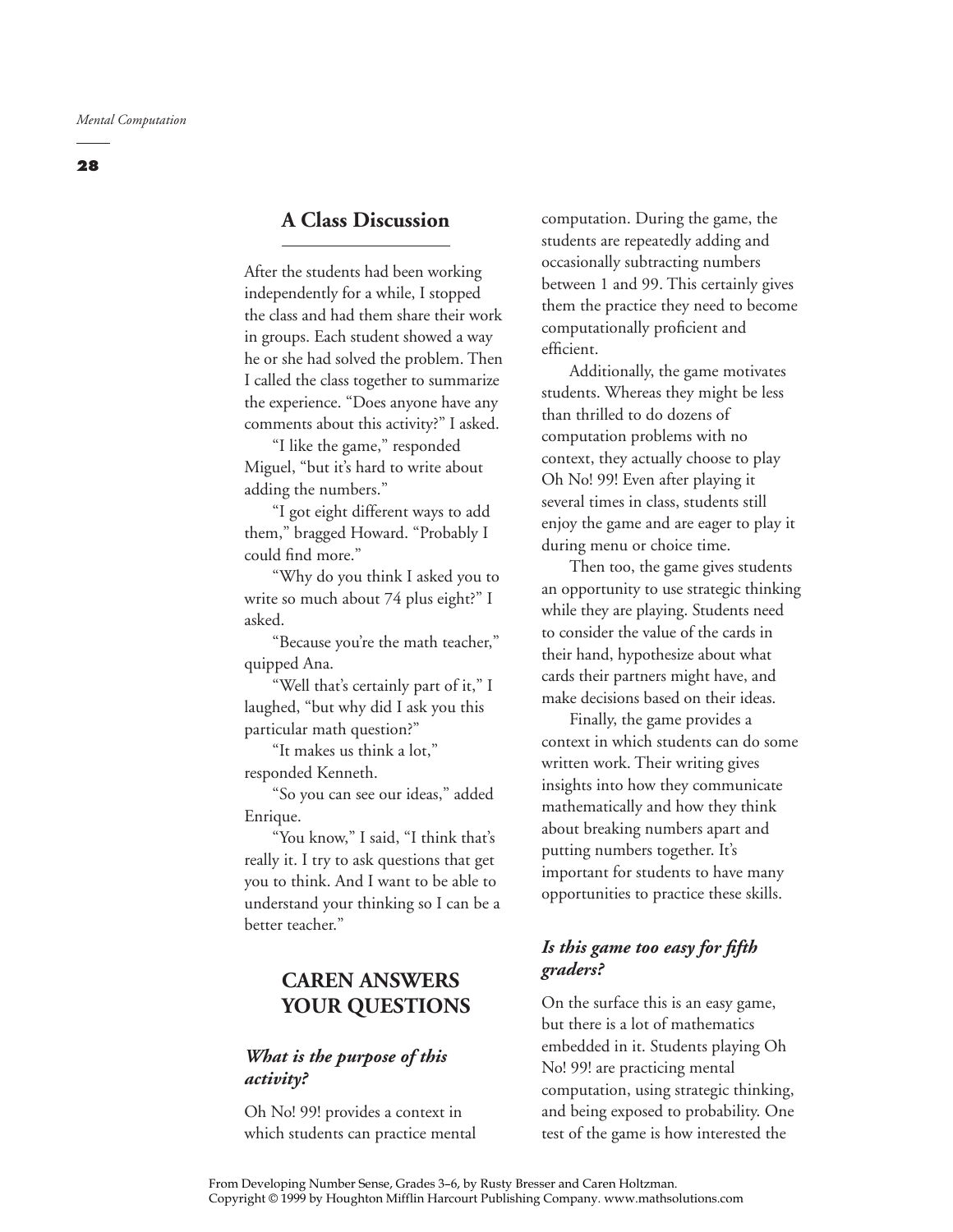**29**

students are. If it were truly too easy, the students would lose interest rather quickly. How long would a group of fifth graders stay involved in a preschool puzzle or an episode of *Sesame Street*? In Kathleen Gallagher's class students continued to choose to play Oh No! 99! during their free time throughout the year.

Also, I noticed several of the fifth graders using their fingers to figure the totals during the game. This suggests they need much more practice with mental computation. While I don't forbid students to count on their fingers, I work with them to help them move on to more efficient strategies. The game, when combined with a discussion about computation strategies, offers the students opportunities to move beyond "counting on" approaches. The game also develops number sense in students who do not rely on their fingers. The strategies they learn and fortify while playing can be applied to larger, more challenging problems in the future.

# *What can I learn about my students from this game?*

I found many opportunities to assess individual students while they were playing. By observing them and listening to their conversations I got a feel for their comfort with the computation and the ways they were adding in their head. The writing prompt I used gave me deeper insight into their strategic thinking. Also, the game proved to be an excellent springboard for a discussion about mental computation strategies and

ways to put numbers together and take them apart. Such flexible thinking about numbers strengthens students' number sense.

During the game Chip had trouble mentally adding 10 to 43. As I watched him play the game with his partner, I saw he was clearly embarrassed and attempted to hide his finger counting and acted silly to distract his partner and me from his struggle. By the intermediate grades, students are painfully aware of their academic shortcomings and in some cases have become quite adept at hiding them. This is true not only in math, but in all areas. So a big part of my role as the teacher is to assess students informally. Observations, interviews, and student work really give me the big picture. When I do notice a student, like Chip, who is "sneaking by" without real understanding, I need to provide a safe environment for him to have more meaningful experiences with numbers.

## *What experiences would you provide for a student like Chip?*

Chip definitely needs more opportunities to work with numbers in ways that make sense to him. The rote drills and algorithms he learned in the past did not serve him well when it came to doing even simple computation. I need to ask Chip questions about patterns he notices in numbers. This may help him begin to see the reason in our place value system. Perhaps a 1–100 chart will give him a visual model of our number system. He and his partner can use the